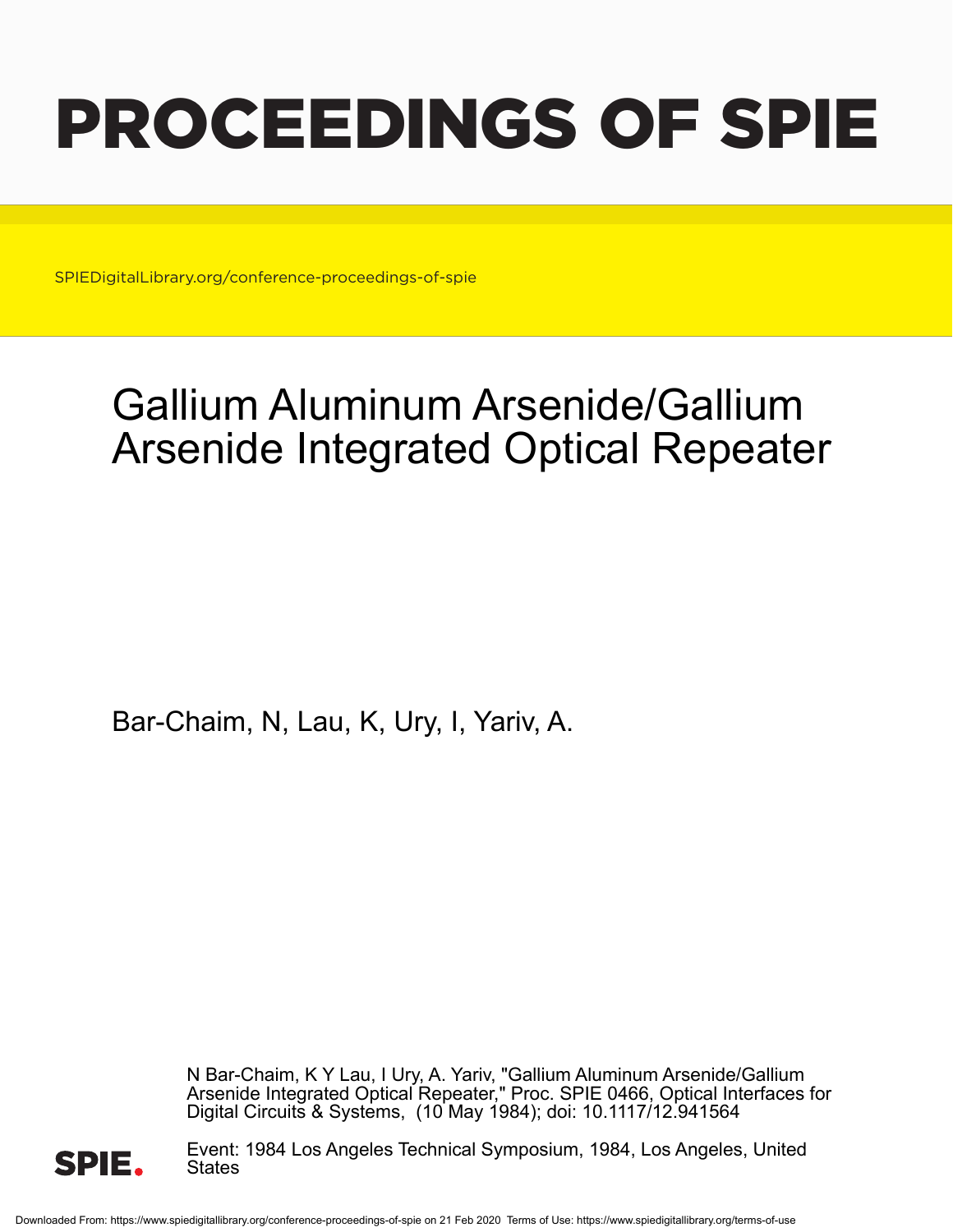Gallium aluminum arsenide /gallium arsenide integrated optical repeater Gallium aluminum arsenide/gallium arsenide integrated optical repeater

N. Bar -Chaim, K.Y. Lau, I. Ury N. Bar-Chaim, K.Y. Lau, I. Ury

Ortel Corporation Ortel Corporation 2015 W. Chestnut Street, Alhambra, California 91803 2015 W. Chestnut Street, Alhambra, California 91803

## A. Yariv A. Yariv

California Institute of Technology, Pasadena, California 91125 California Institute of Technology, Pasadena, California 91125

# Abstract Abstract

A low threshold buried heterostructure laser, a metal - semiconductor field effect A low threshold buried heterostructure laser, a metal-semiconductor field effect transistor (MESFET), and a photodiode, have for the first time, been monolithically transistor (MESFET), and a photodiode, have for the first time, been monolithically integrated on a semi -insulating GaAs substrate. This integrated optoelectronic circuit integrated on a semi-insulating GaAs substrate. This integrated optoelectronic circuit (IOEC) was operated as a rudimentary optical repeater. The incident optial signal is (IOEC) was operated as a rudimentary optical repeater. The incident optial signal is detected by the photodiode, amplified by the MESFET, and converted back to light by the detected by the photodiode, amplified by the MESFET, and converted back to light by the laser. The gain bandwidth product of the repeater was measured to be 178 MHz. laser. The gain bandwidth product of the repeater was measured to be 178 MHz.

# Introduction Introduction

The goal of integrated optoelectronics is to monolithically integrate optoelectronic The goal of integrated optoelectronics is to monolithically integrate optoelectronic components with purely electronic components. In this paper we describe the demonstration components with purely electronic components. In this paper we describe the demonstration of the monolithic integration of a laser, a transistor, and a photodiode. The devices of the monolithic integration of a laser, a transistor, and a photodiode. The devices were fabricated on a semi -insulating (SI) GaAs substrate. Use of a SI substrate allows were fabricated on a semi-insulating (SI) GaAs substrate. Use of a SI substrate allows the devices to be electrically insulated from each other, and also reduces parasitics. the devices to be electrically insulated from each other, and also reduces parasitics. The simple circuit configuration used serves to illustrate the basic principles of The simple circuit configuration used serves to illustrate the basic principles of operation of IOECs in general, and sheds light on the expected performance characteristics operation of lOECs in general, and sheds light on the expected performance characteristics of more complicated repeater circuits. of more complicated repeater circuits.

## Theory of operation Theory of operation

A schematic circuit of the IOEC is shown in Fig. 1. Light incident on the photodiode <sup>A</sup>schematic circuit of the IOEC is shown in Fig. 1. Light incident on the photodiode causes a current to flow through the load resistor  $R_{\mathcal{A}}$ . The change in current which flows through the laser is the product of the transconductance  $(\mathsf{g}_{_\mathsf{m}})$  of the MESFET and the change in voltage which appears at the transistor gate. The DC op $\rm\ddot{t}$ ical gain of this repeater is therefore, is therefore, causes a current to flow through the load resistor  $R_A$ . The change in current which flows through the laser is the product of the transconductănce (g\_) of the MESFET and the change in voltage which appears at the transistor gate. The DC optical gain of this repeater

$$
G = n_{\rm pd} n_1 g_m R_d
$$

where  $\eta_{\alpha A}$  and  $\eta_{1}$  are the quantum efficiencies of the photodiode and laser (from one facet), respectively. The -3 dB bandwidth of the repeater is where  $n_{\alpha A}$  and  $n_{\alpha}$  are the quantum efficiencies of the photodiode and laser (from one facet), respectively. The -3 dB bandwidth of the repeater is

$$
B = \frac{1}{2\pi} \frac{1}{R_d C}
$$

where C is the combined capacitance of the photodiode and MESFET. The gain-bandwidth (GxB) product of the repeater is, therefore, (GxB) product of the repeater is, therefore,

$$
G \times B = \frac{n_{\text{pd}} n_1 g_{\text{m}}}{2 \pi C}
$$

# Device fabrication Device fabrication

A perspective view of the IOEC is shown in Fig. 2. The fabrication steps which were <sup>A</sup>perspective view of the IOEC is shown in Fig. 2. The fabrication steps which were used to realize the device are as follows. Epitaxial layers were grown on a semi -insulating used to realize the device are as follows. Epitaxial layers were grown on a semi-insulating GaAs substrate by means of LPE in the following order: n-GaAs layer (n  $\widetilde{\text{ - }}$  2  $\text{x}$  10 $^{1.6}$ cm $^{-3})$ ,  $^{-1}$ lower cladding layer ( n - Ga $_{0.65}$ Al $_{0.35}$ As), active layer (undoped Ga $_{0.95}$ Al $_{0.05}$ As), and an upper cladding layer (p-Ga<sub>0.65</sub>Al<sub>0.35</sub>As). The n-GaAs layer performs three functions: it<br>serves as the lower contact layer of the laser, the channel layer of the MESFET, and the photosensitive /contact layer of the photodiode. After epitaxial growth, mesas were etched down to the n -GaAs layer to form the laser waveguides. The width of the active layer thus down to the n-GaAs layer to form the laser waveguides. The width of the active layer thus formed was  $\tilde{-}$  2  $\mu$ m. upper cladding layer (p-Ga $_{\tt 0.65}$ Al $_{\tt 0.35}$ As). The n-GaAs layer performs three functions: it<br>serves as the lower contact layer of the laser, the channel layer of the MESFET, and the photosensitive/contact layer of the photodiode. After epitaxial growth,, mesas were etched

Subsequent to the mesa etch, a  $p-\text{Ga}$  .eAl $_0$  . $_2$ As and an undoped Ga $_0$  ... $_5$ Al $_0$  . $_5$ s as layer were regrown to embed the laser mesas. The p-Ga $_{0}$ . $_{8}$ Al $_{0}$ . $_{2}$ As layer performs two functions: It serves as the leakage-current blocking layer of the laser, and as the p-type window layer of the photodiode. The undoped Ga $_{\tt 0.45}$ Al $_{\tt 0.55}$ As layer was then selectively etched with HCl serves as the leakage-current blocking layer of the laser, and as the p-type window layer of the photodiode. The undoped Ga $_{\tt 0}$   $_{\tt + 5}$ Al $_{\tt 0}$   $_{\tt - 5}$  sAs layer was then selectively etched with HCl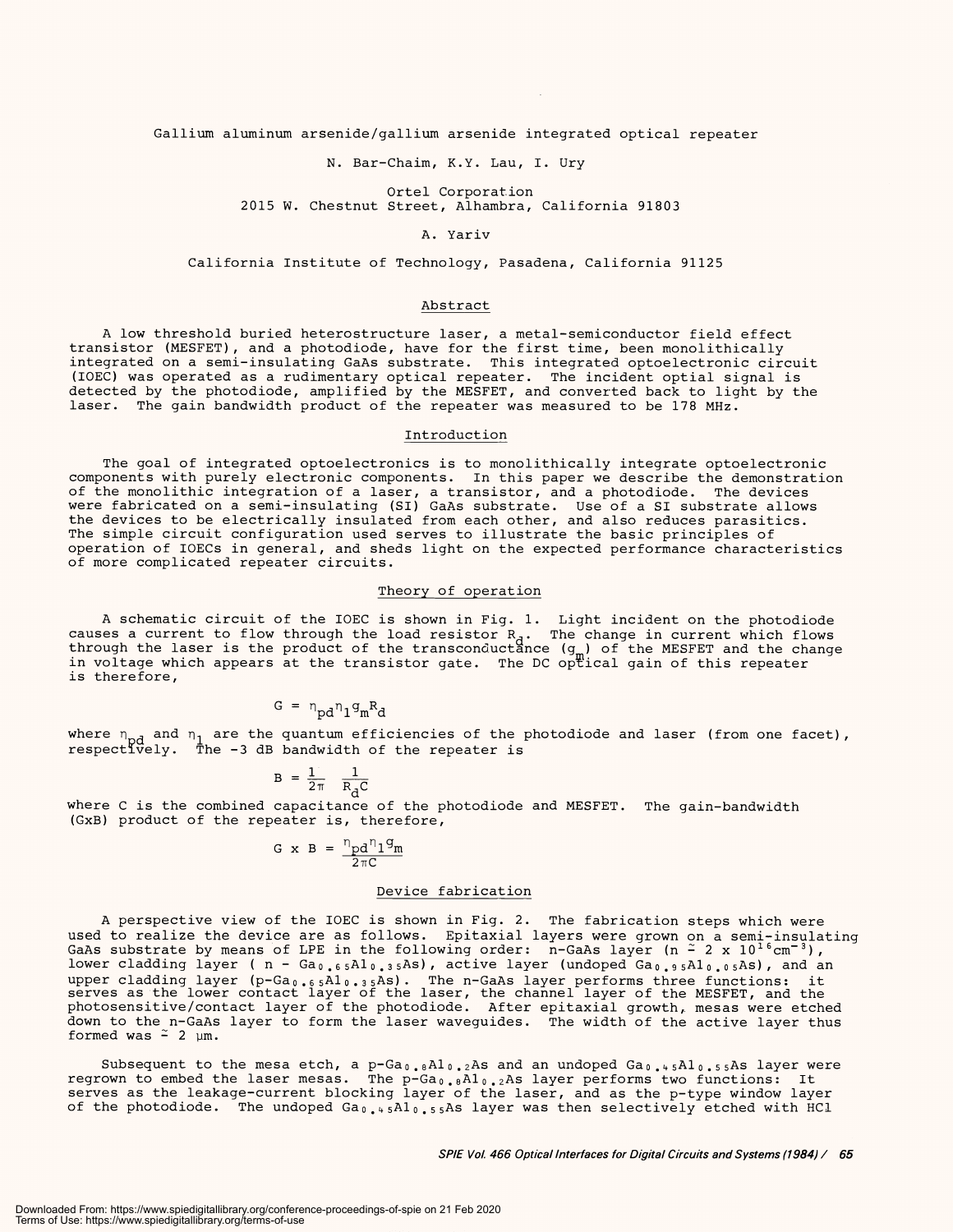everywhere except in the vicinity of the laser mesa. The exposed p-Ga<sub>0.0</sub>Al<sub>0.2</sub>As layer was then etched to define the photodiodes. Mesa etching down to the substrate was used to then etched to define the photodiodes. Mesa etching down to the substrate was used to isolate the devices from each other. isolate the devices from each other.

The entire wafer was next coated with Si $0_{\,2}$ . Windows were etched in the Si $0_{\,2}$  to allow contact to be made to the p -type layers of the laser and the photodiode. Zn diffusion was contact to be made to the p-type layers of the laser and the photodiode. Zn diffusion was performed to enhance the contact to the GaAlAs. Cr -Au was deposited and etched to form performed to enhance the contact to the GaAlAs. Cr-Au was deposited and etched to form contacts to the anodes of the laser and the photodiode. Contacts to the cathodes of the contacts to the anodes of the laser and the photodiode. Contacts to the cathodes of the laser, photodiode, and the MESFET source and drain, were formed by etching through the Si $0_{\,2}$ , lifting off AuGe/Au, and alloying. The MESFET gates were formed by etching a recess into the n-GaAs MESFET channel until the desired thickness was obtained, and lifting off Al. The MESFET thus formed had a gate length of 2 pm and a gate width of 250 Um. The size of an individual die was 325 pm x 625 pm. size of an individual die was 325 ym x 625 ym. laser, photodiode, and the MESFET source and drain, were formed by etching through the Si $0_{\,2}$ , lifting off AuGe/Au, and alloying. The MESFET gates were formed by etching a recess into the n-GaAs MESFET channel until the desired thickness was obtained, and lifting off Al. The MESFET thus formed had a gate length of 2 ym and a gate width of 250 ym. The

## Device performance Device performance

The light vs current characteristic of the laser is shown in Figure 3. The threshold The light vs current characteristic of the laser is shown in Figure 3. The threshold current of 15 -20 mA is typical of this laser structure. The transconductance characteristics current of 15-20 mA is typical of this laser structure. The transconductance characteristics of the FET are shown in Fig. 4, where the drain current is plotted against the voltage of the FET are shown in Fig. 4, where the drain current is plotted against the voltage across the series combination of the laser and the FET, at various gate voltages. One across the series combination of the laser and the FET, at various gate voltages. One interesting observation is that as the gate voltage is decreased from 0 to -8V, the drain interesting observation is that as the gate voltage is decreased from 0 to -8V, the drain current decreases continuously, but with a slight further decrease in the gate voltage current decreases continuously, but with a slight further decrease in the gate voltage (to -8.03V) the FET is completely cut -off and no current passes. The FET remains in the cut -off state unless the gate voltage is raised above -7.7V, at which point the transistor resumes its normal transconductance characteristic. It is believed that this bistability resumes its normal transconductance characteristic. It is believed that this bistability is due to the coupling of the laser emission into the channel of the FET, which is sensitive to optical radiation. An increase in the gate voltage increases the drain sensitive to optical radiation. An increase in the gate voltage increases the drain current, and, hence, the amount of laser emission, which decreases the resistance of the current, and, hence, the amount of laser emission, which decreases the resistance of the transistor channel and consequently further increases the drain current. This positive transistor channel and consequently further increases the drain current. This positive feedback effect can lead to a bistable characteristic as that observed in our devices. feedback effect can lead to a bistable characteristic as that observed in our devices. (to -8.03V) the FET is completely cut-off and no current passes. The FET remains in the cut-off state unless the gate voltage is raised above -7.7V, at which point the transistor

The operation of our IOEC as a repeater was demonstrated using the circuit arrangement The operation of our IOEC as <sup>a</sup>repeater was demonstrated using the circuit arrangement shown in Fig. 1. The load resistance  $\mathtt{R}_{\mathbf{d}}$  shown in Fig. 1 was a chip resistor mounted next to the device. Laser emission from a separate GaAlAs laser diode is focused by a 20x to the device. Laser emission from a separate GaAlAs laser diode is focused by a 20x objective on the photodiode in the IOEC. The absolute DC responsivity of the photodiode was measured separately to be 0.45 A/W. The absolute amount of light falling on the detector can thus be determined by monitoring the DC photocurrent through R<sub>d</sub>. The DC \_ . optical gain G was measured to be 15 dB with  $R_{\rm d}$  = 5.4 $\Omega$ , and 9.2 dB with  $R_{\rm d}$  = 2.7 k $\Omega$ . This is in good agreement with that expected by putting in the measured values of  $n_{\rm pd}$  (0.45 A/W), G<sub>m</sub> (6mmho) and  $\overline{\text{n}}_1$  (0.4 W/A) into Eq. (1). The bandwidth of the repeater was measured by modulating the source laser and observing on a RF spectrum analyzer the modulation in by modulating the source laser and observing on a RF spectrum analyzer the modulation in the laser output from the IOEC with a separate PIN detector. The combined frequency response of the external laser and detector was calibrated by repeating the measurement with the IOEC removed and the optical output from the external laser was directly detected with the IOEC removed and the optical output from the external laser was directly detected by the external photodetector. The calibrated frequency responses of the repeater are by the external photodetector. The calibrated frequency responses of the repeater are shown in Fig. 5. The -3 dB bandwidths are 29 MHz with R<sub>d</sub> = 5.4 $\Omega$  and 52 MHz with R<sub>d</sub> = 2.7k $\Omega$ . The high- frequency fall -off is at approximately 20 dB /dec, indicating that the response is manifested by a simple RC combination. The observed bandwidth indicates a value of C in the vicinity of 1 pF according to Eq. (2). This value is consistent with that obtained by separate measurements $^{\angle}$  and is within the range of values generally predicted for these kind of devices. The measured gain- bandwidth product was 178 MHz. objective on the photodiode in the IOEC. The absolute DC responsivity of the photodiode was measured separately to be 0.45 A/W. The absolute amount of light falling on the detector can thus be determined by monitoring the DC photocurrent through  $R_d$ . The DC optical gain G was measured to be 15 dB with R<sub>d</sub> = 5.4 $\Omega$ , and 9.2 dB with R<sub>d</sub> = 2.7 k $\Omega$ . This is in good agreement with that expected by putting in the measured values of  $\rm n_{\rm nd}$  (0.45 A/W), G<sub>m</sub> (6mmho) and  $\eta$  (0.4 W/A) into Eq. (1). The bandwidth of the repeater was measured the laser output from the IOEC with a separate PIN detector. The combined frequency response of the external laser and detector was calibrated by repeating the measurement shown in Fig. 5. The -3 dB bandwidths are 29 MHz with R<sub>d</sub> = 5.4 $\Omega$  and 52 MHz with R<sub>d</sub> = The high-frequency fall-off is at approximately 20 dB/dec, indicating that the response is manifested by a simple RC combination. The observed bandwidth indicates a value of C in the vicinity of 1 pF according to Eq. (2). This value is consistent with that obtained by separate measurements $^{\circ}$  and is within the range of values generally predicted for these kind of devices. The measured gain-bandwidth product was 178 MHz.

## Conclusion Conclusion

The above results illustrate clearly the operational principle of an integrated opto-The above results illustrate clearly the operational principle of an integrated optoelectronic repeater circuit. The simple single- transistor circuit described above has a electronic repeater circuit. The simple single-transistor circuit described above has <sup>a</sup> GxB product of 178 MHz. It is obvious from Eq. (2), that GxB can be increased by improvement in the performance of the individual components in the IOEC (increasing  $n_{\textbf{Dd}}$ ,  $n_{1\prime}$  g<sub>m</sub>, and decreasing C). However, it should be noted that the laser and detector if' our repeater already display state -of- the -art performance. Nevertheless, an increase of a factor of already display state-of-the-art performance. Nevertheless, an increase of a factor of two in  $\eta_1$ can be obtained by reflection-coating the rear facet of the laser. The transconductance of the FET can also be improved by reducing the gate - length to sub -micron conductance of the FET can also be improved by reducing the gate-length to sub-micron dimensions. With these improvements, the GxB product of our device would exceed 1 GHz. dimensions. With these improvements, the GxB product of our device would exceed 1 GHz. This is the limit to the performance of a basic single- transistor repeater circuit. This is the limit to the performance of a basic single-transistor repeater circuit. Achieving higher gain- bandwidth products would require more complicated IOEC circuits Achieving higher gain-bandwidth products would require more complicated IOEC circuits containing multiple stage transistor amplifiers. containing multiple stage transistor amplifiers. GxB product of 178 MHz. It is obvious from Eq. (2), that GxB can be increased by improvement in the performance of the individual components in the IOEC (increasing  $n_{\text{nd}}$ ,  $n_{1}$ ,  $g_{\text{m}}$ , and decreasing C). However, it should be noted that the laser and detector in our repeater

## Acknowledgement Acknowledgement

This work was supported by the Defense Advanced Research Project Agency and the Naval This work was supported by the Defense Advanced Research Project Agency and the Naval Research Laboratory. Research Laboratory.

66 / SPIE Vol. 466 Optical Interfaces for Digital Circuits and Systems (1984)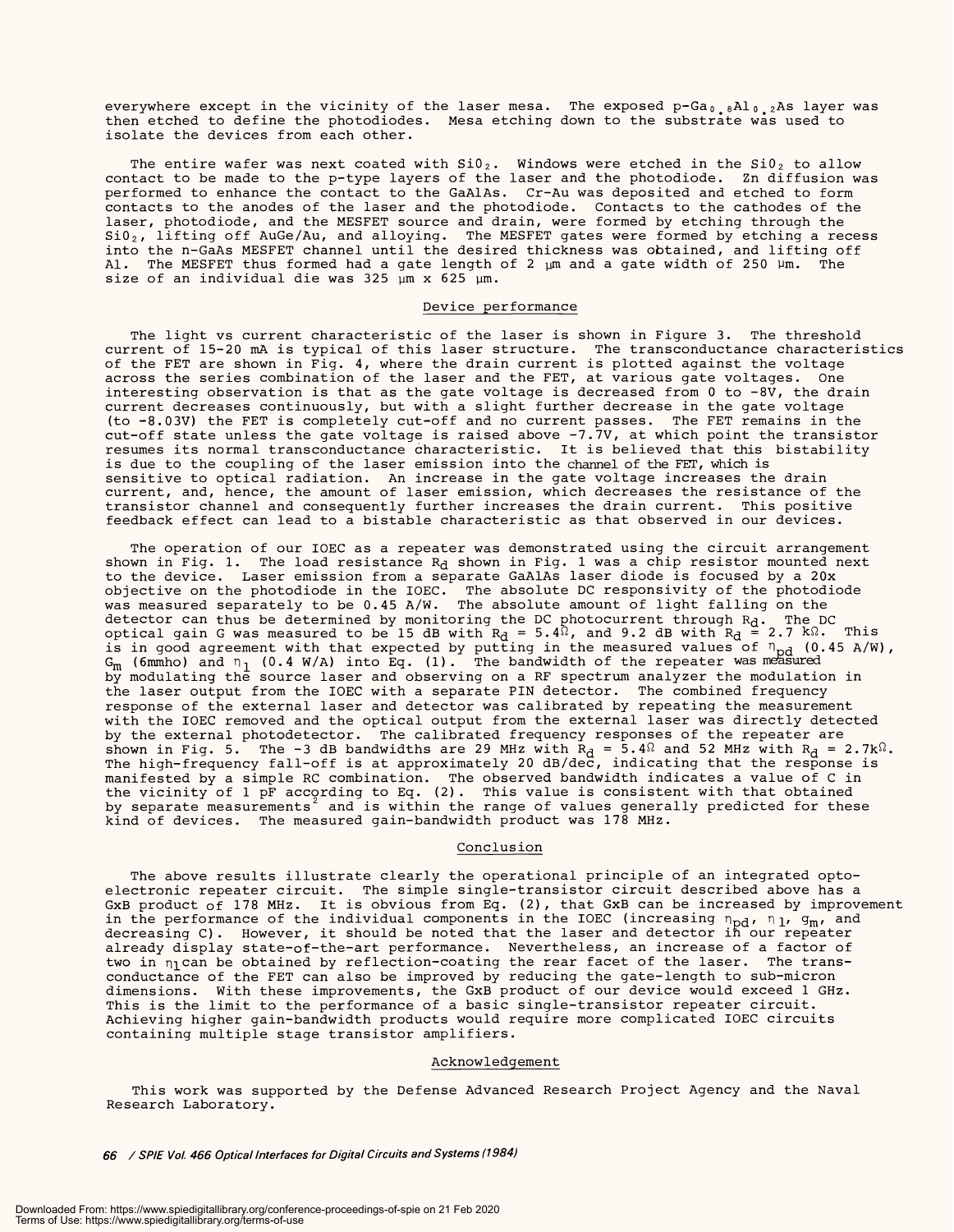# References References

1. N. Bar -Chaim, I. Ury and A. Yariv, IEEE spectrum, 19, 38 (1982), and references 1. N. Bar-Chaim, I. Ury and A. Yariv, IEEE spectrum, 19, 38 (1982), and references contained therein. contained therein. 2. N. Bar-Chaim, K.Y. Lau, I. Ury and A. Yariv, Appl. Phys. Lett., <u>43</u>, 261 (1983).



Figure 1. Schematic diagram of the IOEC repeater. Also shown Figure 1. Schematic diagram of the IOEC repeater. Also shown are the bias networks for DC and RF testing of the circuit. are the bias networks for DC and RF testing of the circuit.



Figure 2. A perspective view of the IOEC. Figure 2. A perspective view of the IOEC.

SPIE Vol. 466 Optical Interfaces for Digital Circuits and Systems (1984) / 67